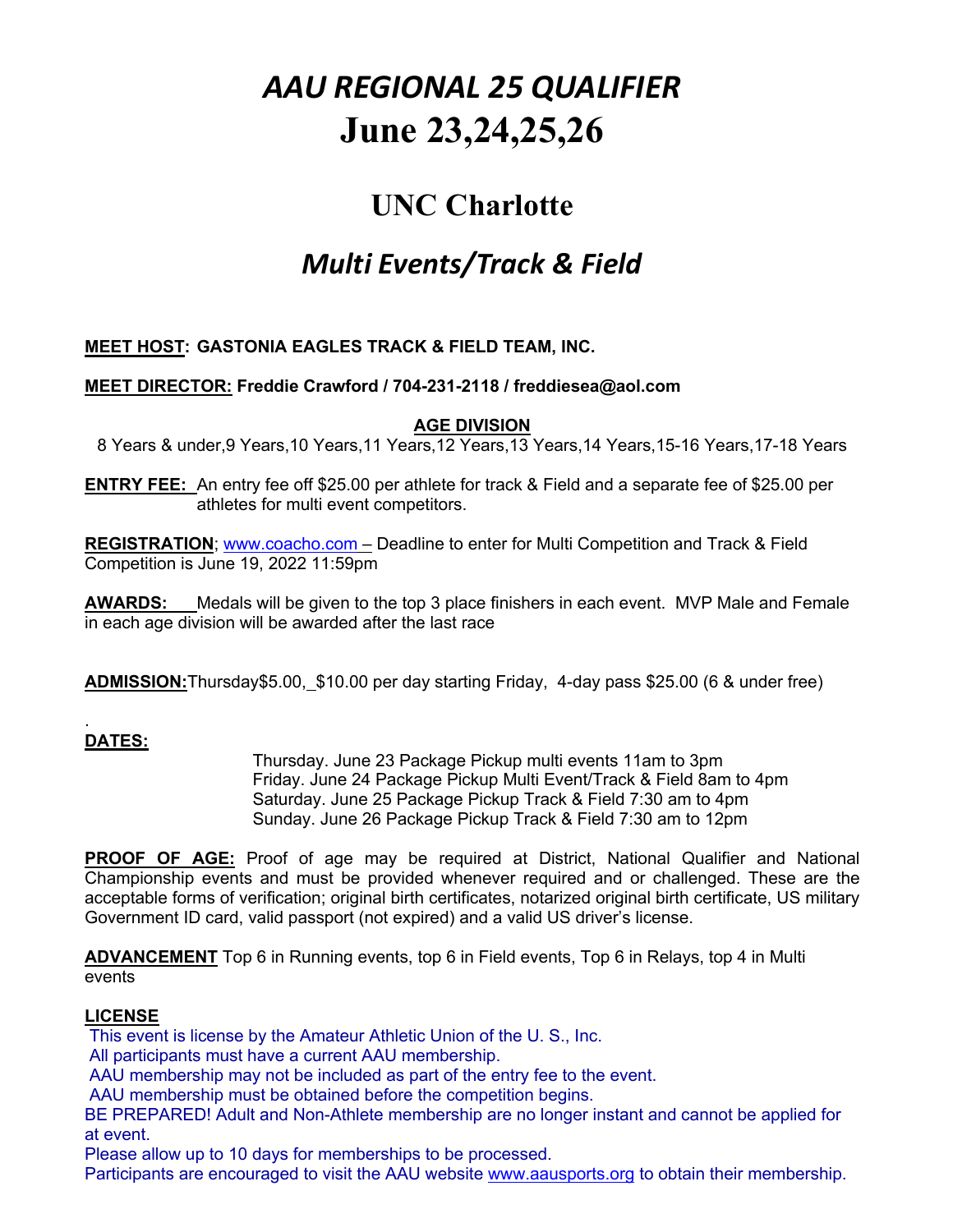#### **2022 AAU (AREA 25) REGIONAL QUALIFIER MULTI-EVENTS/TRACK & FIELD MEET SCHEDULE**

# **FINAL MEET SCHEDULE WILL BE POSTED ON JUNE 24, 2022**

#### **THURSDAY, JUNE 23, 2022**

| <b>TIME</b> |                   | <b>EVENT/AGE GROUP</b> |                        |  |
|-------------|-------------------|------------------------|------------------------|--|
| $1:00$ PM   | <b>DECATHLON</b>  | 15&16 (DAY 1)          | 100M, LJ, SP, HJ, 400M |  |
|             | <b>TRIATHLON</b>  | 9B, 10B (FINALS)       | HJ, SP, 400M           |  |
| 1:30 PM     | <b>DECATHLON</b>  | 17&18 (DAY 1)          | 100M, LJ, SP, HJ, 400M |  |
|             | <b>TRIATHLON</b>  | 9G, 10G, (FINALS)      | HJ, SP, 200M           |  |
| 1:00 PM     | <b>HEPTATHLON</b> | 15&16G (DAY 1)         | 100M H, HJ, SP, 200M   |  |
| 1:30 PM     | <b>HEPTATHLON</b> | 17&18W (DAY 1)         | 100M H, HJ, SP, 200M   |  |

#### **FRIDAY, JUNE 24, 2022**

#### **TIME EVENT/AGE GROUP**

| 9:00 AM | <b>DECATHLON</b>  | 15&16B (DAY 2)  | 110M H, DT, PV, JAV, 1500M |
|---------|-------------------|-----------------|----------------------------|
|         | <b>HEPTATHLON</b> | 15&16 G (DAY 2) | LJ, JAV, 800M              |
|         |                   |                 |                            |

- 9:30 AM DECATHLON 17&18M (DAY 2) 110M H, DT, PV, JAV, 1500M HEPTATHLON 17&18W (DAY 2) LJ, JAV, 800M
- 9:00 AM PENTATHLON 13G/14G (FINALS) 100M H, LJ, SP, HJ, 800M
	- 9:15 AM PENTATHLON 11G/12G (FINALS) 80M H, HJ, SP, LJ, 800M
- 9:30 AM PENTATHLON 13B/14B (FINALS) 100M H, LJ, SP, HJ, 1500M
- 9:45 AM PENTATHLON 11B/12B (FINALS) 80M H, HJ, SP, LJ, 1500M

# **\* ALL EVENTS WILL BE CONTESTED APPROXIMATELY 30 MINUTES AFTER THE PRECEDING EVENT IS COMPLETED. THE 30 MINUTE REST PERIODS WILL INCLUDE REST, FOOD, MEASURING STEPS, AND WARM-UP.**

# **\* ATHLETES COMPETING IN BOTH MULT-EVENT COMPETITION AND TRACK & FIELD COMPETITION WILL BE ISSUED ONLY ONE RACE NUMBER FOR BOTH COMPETITIONS.**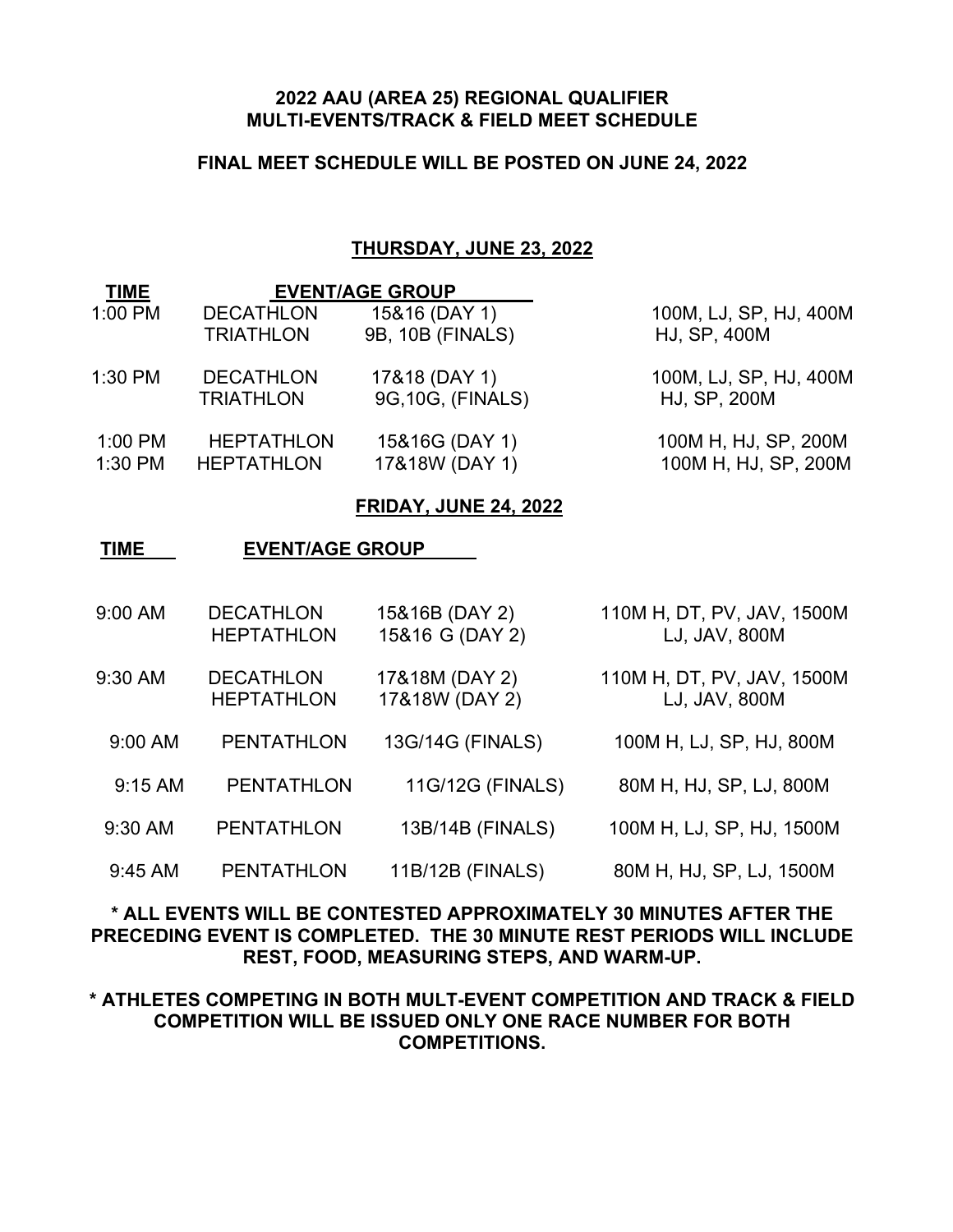- **EVENT\AGE GROUP** 1:00 PM 1500M RACE WALK FINALS (9G, 9B, 10G, 10B, 11G, 11B, 12G, 12B) 3000M RACE WALK<br>13G, 13B, 14G, 14B, 15&16G, 15&16B, 17&18W, 17&18M) 2:00 PM STEEPLECHASE 15&16B/G,17&18B/G FINALS 3:00 PM 4 X 800M RELAY FINALS (11&12G, 11&12B, 13&14G, 13&14B, 15&16G, 15&16B, 17&18W, 17&18M)
- 4:00PM 200M DASH SEMI FINALS<br>(ALL DIVISIONS)

#### **FIELD EVENTS**

 4:00PM TURBO JAVELIN 8&underG,9G, 10G, 11B, 12G; 8 & underB,9B,10B, 11B,12B

#### **DISCUS** 15&16G/17&18W/17&18M

#### **SATURDAY, JUNE 25, 2022**

#### **Any Semi-Finals running event with 8 or less participants will be ran as a FINALS.**

#### **TIME EVENT/AGE GROUP**

| 9:00 AM | <b>3000M RUN</b><br>(11G, 11B, 12B, 12B, 13G, 13B, 14G, 14G, 15& 16G, 15& 16B, 17718W, 17718M) | <b>FINALS</b>      |
|---------|------------------------------------------------------------------------------------------------|--------------------|
|         | <b>200M HURDLES</b><br>(13G, 13B, 14G, 14B)                                                    | <b>FINALS</b>      |
|         | 400M HURDLES<br>(15&16G, 15&16W, 17&18B, 17&18M)                                               | <b>FINALS</b>      |
|         | 100M DASH<br>(ALL DIVISIONS)                                                                   | <b>SEMI FINALS</b> |
|         | 800M RUN<br>(ALL DIVISIONS                                                                     | <b>FINALS</b>      |
|         | <b>80M HURDLES</b><br>(11B, 11B, 12B, 12B)                                                     | <b>SEMI FINALS</b> |
|         | <b>100M HURDLES</b><br>(13B, 14G, 13B, 14B, 15&16G, 17&18W)                                    | <b>SEMI FINALS</b> |
|         | <b>110M HURDLES</b><br>17&18B, 17&18M)                                                         | <b>SEMI FINALS</b> |
|         | 400M DASH<br>(ALL DIVISIONS)                                                                   | <b>FINALS</b>      |